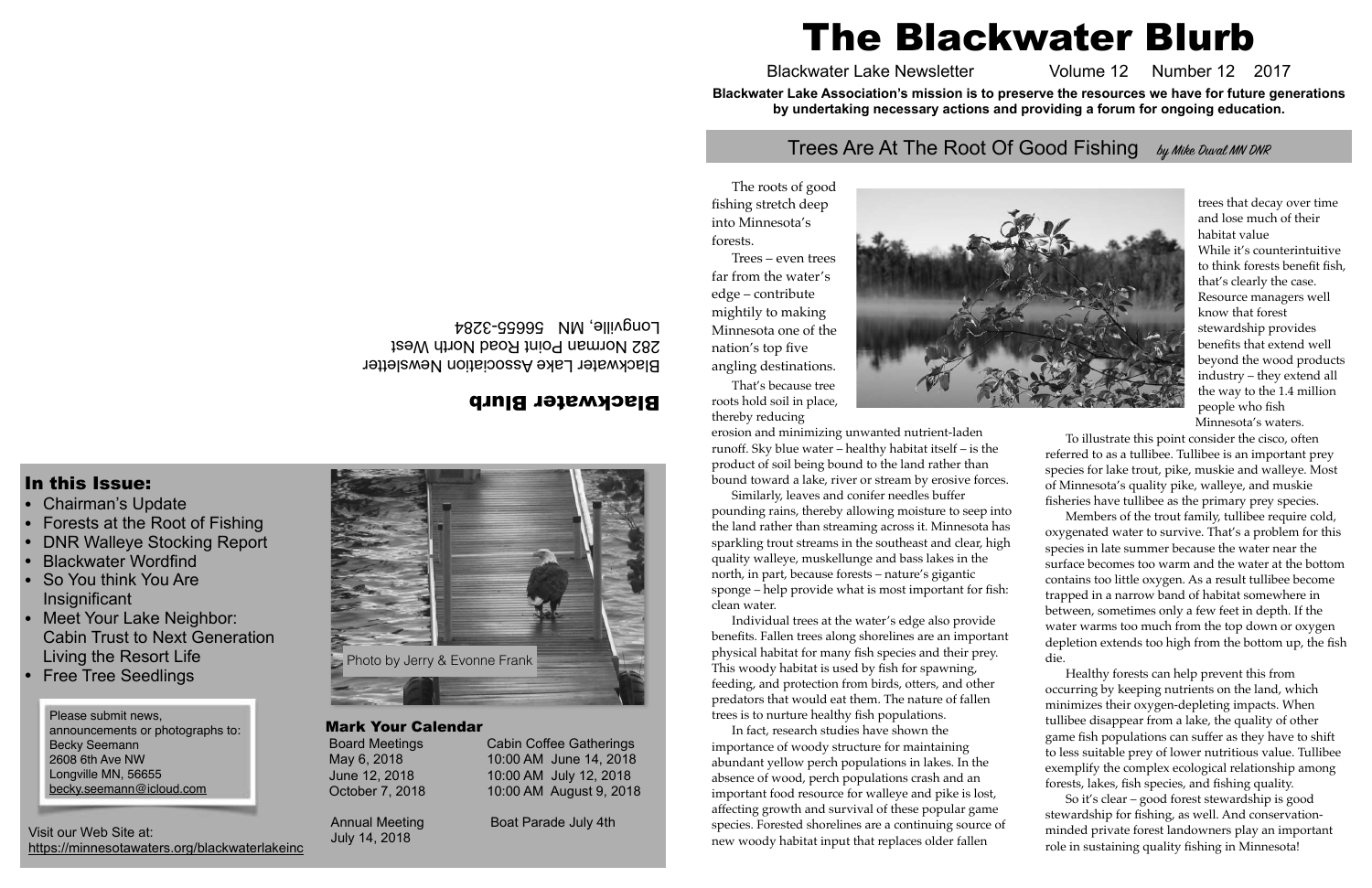## Chairman's Update Fall 2017 Lloyd Thielmann Chairman of the Board Meet Your Lake Neighbors by Becky Seemann

We hope everyone had an enjoyable summer season on our great lake. The fall season was fantastic in color and plenty of rain. Our lake is back up to the full mark and all is well. At our fall board meeting we were able to fill the vice chairperson and director spots, both approved with a unanimous board vote. We are pleased to welcome Carolyn Dindorf as Vice Chair and Val Hyde as Director.

In gratitude, we want to thank retiring volunteers for their time and service: Since 2001, Dick Clough has served on the association board and on various committees. Since 2006, Larry and Carla Hunt have provided their graphic design, writing and printing expertise as well as served wonderful lunches at our annual meetings. Since 2013, Claus Peukert has served on the association board and written for the Blurb newsletter.

We had a great  $4<sup>th</sup>$  of July parade and annual meeting. They were both very well attended with 25 boats/pontoons and near 70 of us at the annual meeting.

Regarding membership, it's down a little but

not too drastically. There is still time to join. We have once again put a red PAID/PLEASE JOIN on the address label to remind those of you who may have overlooked sending in your dues. It is just a reminder so that we can continue to work to keep our lake the gem that it is. Membership dues and donations are how we can build our treasury back up in the event a need arises.

We will be retaining the same beaver control person as last year. He did a great job.

We continue to invite anyone to attend our board of directors meeting with your concerns and ideas. We won't always act on them but we will de finitely discuss them.

Have a great winter, see you on the water.

| MEMBERSHIP FORM Fiscal Year July 1, 2017 to June 30, 2018. Dues \$30.00                                                                                                                                                                                                                                                                                                                                                                                                                                                                                                                                                                                                                                                                                                                                                                                                          |                                                                                                                                        |  |  |  |  |  |  |  |  |  |  |
|----------------------------------------------------------------------------------------------------------------------------------------------------------------------------------------------------------------------------------------------------------------------------------------------------------------------------------------------------------------------------------------------------------------------------------------------------------------------------------------------------------------------------------------------------------------------------------------------------------------------------------------------------------------------------------------------------------------------------------------------------------------------------------------------------------------------------------------------------------------------------------|----------------------------------------------------------------------------------------------------------------------------------------|--|--|--|--|--|--|--|--|--|--|
|                                                                                                                                                                                                                                                                                                                                                                                                                                                                                                                                                                                                                                                                                                                                                                                                                                                                                  | NAME: (please Print) ________________________________SPOUSE ____________________                                                       |  |  |  |  |  |  |  |  |  |  |
|                                                                                                                                                                                                                                                                                                                                                                                                                                                                                                                                                                                                                                                                                                                                                                                                                                                                                  |                                                                                                                                        |  |  |  |  |  |  |  |  |  |  |
|                                                                                                                                                                                                                                                                                                                                                                                                                                                                                                                                                                                                                                                                                                                                                                                                                                                                                  |                                                                                                                                        |  |  |  |  |  |  |  |  |  |  |
|                                                                                                                                                                                                                                                                                                                                                                                                                                                                                                                                                                                                                                                                                                                                                                                                                                                                                  | Home Ph (_____) ______- <sub>_</sub> _________ Bus Ph (_____) ______- <sub>_</sub> _______Cell Ph (_____) ______- <sub>_</sub> _______ |  |  |  |  |  |  |  |  |  |  |
| Lake Address if not your permanent residence: Street ____________________________                                                                                                                                                                                                                                                                                                                                                                                                                                                                                                                                                                                                                                                                                                                                                                                                |                                                                                                                                        |  |  |  |  |  |  |  |  |  |  |
|                                                                                                                                                                                                                                                                                                                                                                                                                                                                                                                                                                                                                                                                                                                                                                                                                                                                                  |                                                                                                                                        |  |  |  |  |  |  |  |  |  |  |
| Interests/ Concerns and the control of the control of the control of the control of the control of the control o<br>I/WE are interested in helping protect Blackwater Lake by: volunteering on the AIS Committee<br>Serving on the Association Board ________ other ________________________________<br>Included is my Blackwater Lake Membership dues of \$30<br>And an additional donation to support AIS efforts on Blackwater Lake for \$ 20 ____ \$30 ____<br>Total enclosed and the state of the state of the state of the state of the state of the state of the state of the state of the state of the state of the state of the state of the state of the state of the state of the stat<br>Please send completed form along with your check for dues and donations to:<br><b>THANK YOU!</b><br>BLA, Inc Treasurer, Linda Burns, 6015 11th Ave S, Minneapolis, MN 55417 |                                                                                                                                        |  |  |  |  |  |  |  |  |  |  |

#### **Living the Resort Life The Mouw Family**

It was 40 years ago when Harriet and Rod Mouw went on a fishing trip with friends to Leech Lake. As quick-decision makers, they returned that same fall to buy Holiday Haven, a seven-

cabin resort on Woman Lake. They have never looked back.

From Sioux Center, Iowa, Rod's experiences in construction and lumber were perfect for running a resort where there are always projects—building decks, repairing roofs and endless other



remodeling jobs. Besides running the resort, Harriet was active in the community through

#### Blackwater Membership Report by Becky Seeman and Lloyd Thielmann

Longville Chamber of Commerce. Rod was involved with the Long Pine Playground Association, Minnesota Resort Association and Congress of Minnesota Resorts.

Then in 1997, they purchased another resort — LakeView Camp on Blackwater and Mule Lakes from Paul and Pattie Norman. Ask them what they like best about their years living at and running a resort? They say, "It's all the people. And what a great way to raise kids. Our kids played with all the children of families who vacationed here year after year. One of our rules over the years was that our kids were not allowed in the guest's cabins nor were kids of guests allowed at our house."

Now retired having sold the last cabin at Lake Haven in January, they are making time for themselves — enjoying their family in Minnesota, fishing in Canada, playing golf, quilting and traveling extensively.

Thanks to all of you who support Blackwater Lake! Membership is 95 paid members for the year ending June 30, 2018. **Together we will continue to make a difference! Please become a member for 2017-2018** 

\*\*\* \*\*\* \*\*\* \*\*\* \*\*\* \*\*\* \*\*\* \*\*\* \*\*\* \*\*\* \*\*\* \*\*\* \*\*\* \*\*\* \*\*\* \*\*\* \*\*\* \*\*\* \*\*\* \*\*\* \*\*\* \*\*\* \*\*\* \*\*\* \*\*\* \*\*\* \*\*\* Blackwater Lake Association, Inc. is a member of the Association of Cass County Lakes, Conservation Minnesota (formerly Minnesota Waters), Leech Lake Water Shed Foundation and Minnesota Lakes and Rivers Advocate.

| • Chairperson                      | Lloyd Thielmann        | lloydterryt@aol.com         | 218-682-2504 |
|------------------------------------|------------------------|-----------------------------|--------------|
| • Vice Chairperson Carolyn Dindorf |                        | cdindorf@yahoo.com          | 763-537-9077 |
| • Secretary                        | Dodi Sletten           | dsletten@comcast.net        | 612-991-3041 |
| • Treasure                         | Linda Burns            | burns.linda3@gmail.com      | 612-869-3542 |
| • Director                         | <b>Becky Seemann</b>   | becky.seemann@icloud.com    | 651-245-6436 |
| • Director                         | <b>Travis Skalicky</b> | tkpks@msn.com               | 763-227-8405 |
| • Director                         | <b>Barb Laughlin</b>   | barbie-laughlin@hotmail.com | 612-875-1005 |
| • Director                         | Val Hyde               | pvhyde@hotmail.com          | 608-525-3209 |
| • Director at Large Jerry Franke   |                        | jfranke@mchsi.com           | 507-237-2423 |

**Healthy Lakes Committee**: Linda Burns, Jim Eller, Becky Seemann, Lloyd Thielmann, Court Lechert, Travis Skalicky, Carolyn Dindorf and Bob Seemann **Secchi Disk Reading:** Jim Sletten, Carolyn Dindorf, Bob Seemann and Lloyd Thielmann **Fish Management:** Jerry Franke, Court Lechert and Lloyd Thielmann **Membership:** Becky Seemann, Tom Staley, Geri Staley and Lloyd Thielmann **Waterways and Bog:** Bob Semann and Travis Skalicky **Communications:** Val Hyde and Becky Seeman **Webmaster:** Travis Skalicky **Seedlings and Septic:** Court Lechert and Barb Laughlin **Legislative and Governance:** Craig Laughlin, Linda Burns and Lloyd Thielmann **New Members Packet and Mailing List:** Tom and Geri Staley at **staley@uslink.net** 218-682-2532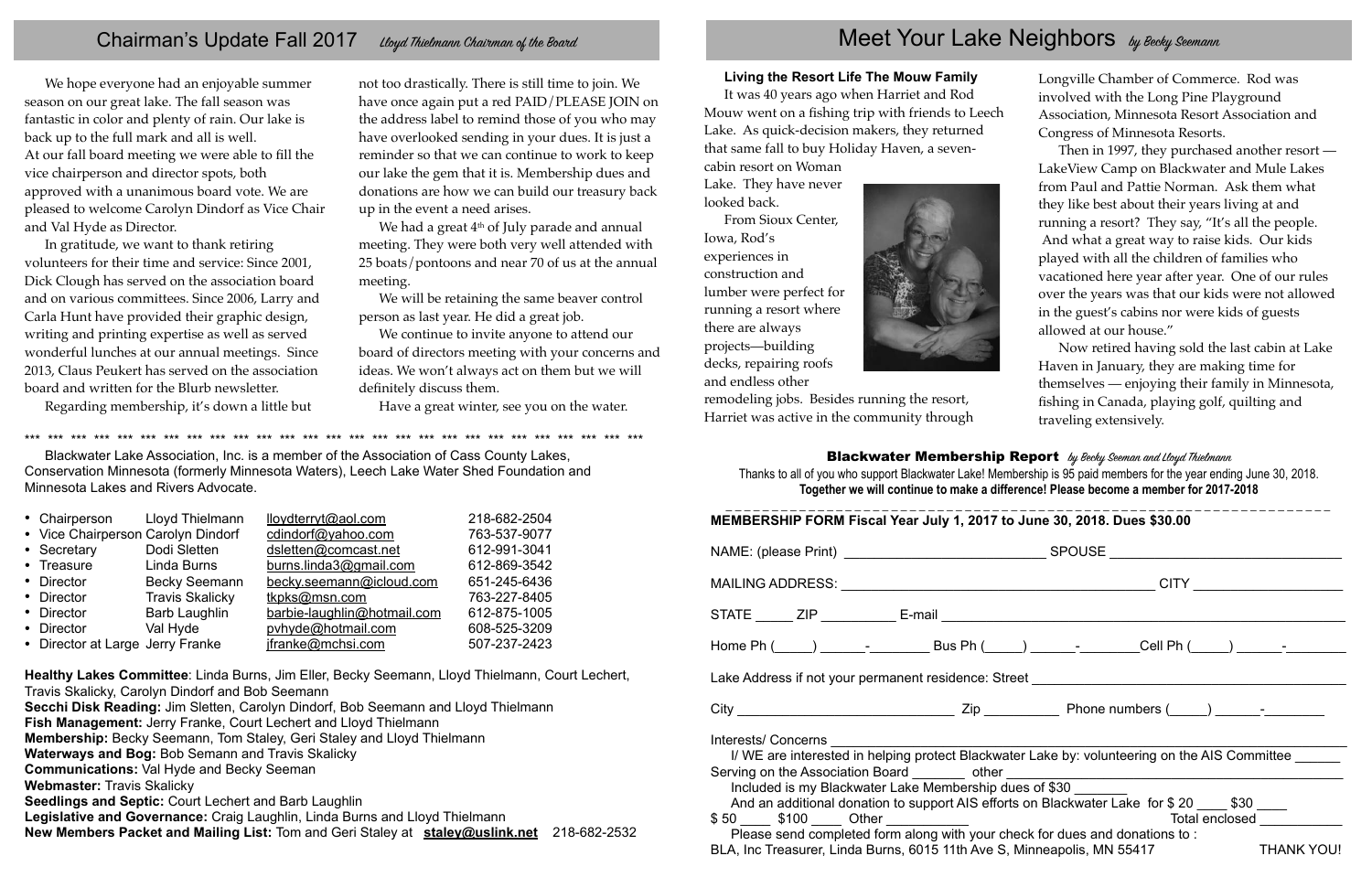Subject: stocking evaluation

I hope you have had a great summer. We reviewed walleye stocking on Blackwater Lake this past year and will be reducing the fingerling stocking density from 2.0 to 1.0 lbs/LA/alternate year. Per the graph below, we doubled fingerling stocking density from 1.0 lb/LA/three years (roughly) to 2.0 lbs/LA/alternate year beginning with the 2006 year class. We have seen no measurable increase in the strength of walleye year classes or walleye gill net catch rate as a product of increased stocking effort. This change will be effective next year (2018), as Blackwater is on an even-year schedule.



Area Fisheries Supervisor | Division of Fish & Wildlife **Minnesota Department of Natural Resources** 7316 State 371 NW Walker, MN, 56461 Phone: 218-547-1683 Email: doug.w.schultz@state.mn.us Website: mndnr.gov

Feel free to contact me if you have any questions or concerns. I think the results of this review

are pretty self-evident – doubled stocking with no improvements. Best regards,

#### **Doug Schultz**

## Meet Your Lake Neighbors by Becky Seemann

**A Cabin Trust for the Next Generation: The Schmokel Family** 



It was the 50's and bachelor Bill Schmokel of Prior Lake being passionate about Minnesota's north woods bought a hunting shack on the Boy River. It was his special hide-away. Then jump ahead a few years when he and his wife Eileen swapped the hunting shack for a cabin on Blackwater's north side. That was 45 years ago. Since then, the cabin has always been the family's very special place to be together.

Bill passed away in 2016. As he and Eileen wanted their four children —Shelley, Scott, Paul and Mike—to continue the tradition of enjoying lake life together, they created a Family Cabin Trust LLC to help facilitate shared ownership.

The four siblings re flected on how their trust arrangement is successfully working when they were around the camp fire during fall cabin clean

up weekend. Their by-laws include selecting dates each year when each will have an exclusive two weeks over the summer. In the spring, they take turns bidding on dates—similar to the way the draft for NFL football works. Regarding expenses, they each contribute monthly dues to a cabin fund and when they are at the lake they pay a \$10 per night family usage fee. For example, if three family households are there at the same time, that would be \$30 a night. Monthly dues cover their operating expenses and the usage fees pay for repairs and upgrades.

Each spring and fall all four siblings come together for a weekend at the cabin to open it up or close it down. So far, everything is working well. And let's not forget to mention all the fun they have throughout the year between swimming, sailing, water skiing, snowmobiling or sitting around a bon fire.



## Treasurer's Report by Linda Burns

We began the current year on July 1, 2017 with \$2029.91. This is lower than past years, in large part due to purchasing the Blackwater Lake wear (shirts, hats, visors) to resell at a pro fit towards our AIS fund. Our income to date is \$5298.00; income sources include membership dues, donations to AIS fund, and purchase BLA wear. Our expenses to date are \$3021.69, and include annual meeting/picnic refreshments, 4th of July Parade, donation to area First Responders, BLURB, beaver control, dues to af filiate associations, and water testing. Our current balance is \$4306.22.

## Generous Sponsors By Barb Laughlin

The Blackwater Lake Association would like to acknowledge and give a **BIG THANK YOU** to the generous sponsors of our 2017 annual picnic door prizes. With their support, we were able to provide a parting gift for everyone in attendance at our annual picnic.

The list includes:Wheeler MarinePrososki All CareLakes Area Building Center The CorralFirst National Bank of WalkerArtwoodsDuane OesterichTom and Geri Staley Jean English Sue and Al PetersonLinda Burns

Claus and Diane PeukertMule Lake StoreAuggie Grapentin Harriet RedmannRein and Lorraine LemkeHoward and Carole Langston

## DNR Walleye Stocking Evaluation